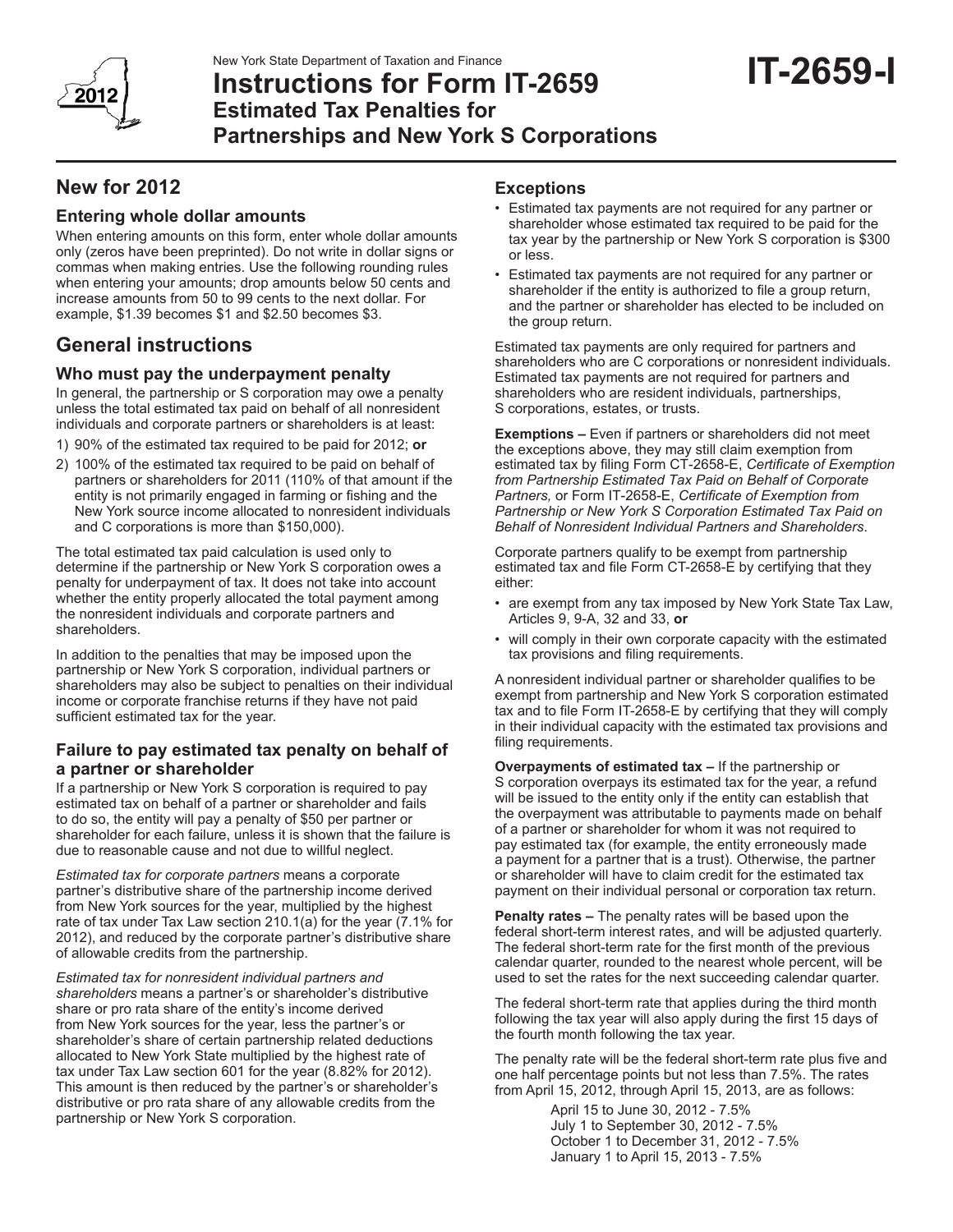#### **Page 2** of 4 **IT-2659-I** (2012)

**Period of underpayment –** The penalty is applied to the number of days that the installment was not paid. Determine the period of the underpayment by counting the number of days after the due date of the installment to and including the date of payment, the last date in the penalty rate period, or the next installment due date, whichever is earliest.

### **Where to file**

Mail your Form IT-2659 to:

**NYS TAX DEPARTMENT - IT-2659 PO BOX 397 ALBANY NY 12201-0397**

**Private delivery services –** If you choose, you may use a private delivery service, instead of the U.S. Postal Service, to mail in your form and tax payment. However, if, at a later date, you need to establish the date you filed or paid your tax, you cannot use the date recorded by a private delivery service **unless** you used a delivery service that has been designated by the U.S. Secretary of the Treasury or the Commissioner of Taxation and Finance. (Currently designated delivery services are listed in Publication 55, *Designated Private Delivery Services.* See *Need help?* on page 4 of these instructions for information on obtaining forms and publications.) If you have used a designated private delivery service and need to establish the date you filed your form, contact that private delivery service for instructions on how to obtain written proof of the date your form was given to the delivery service for delivery. If you use **any** private delivery service, whether it is a designated service or not, send the forms covered by these instructions to: NYS Tax Department, Deposit Resolution-IT-2659, W A Harriman Campus, Albany NY 12227.

# **Specific instructions**

### **Name, address, and employer identification number (EIN)**

Enter in the spaces at the top of the form the name and address of the partnership or New York S corporation and the employer identification number.

## **Type of entity**

Mark an *X* in the applicable box to indicate if the entity is a partnership or S corporation.

## **Schedule A – Computation of estimated tax underpayment**

Use Schedule A to see if the partnership or New York S corporation paid enough of its required annual estimated tax. If enough estimated tax was not paid, use Schedule B or Schedule C to compute the penalty.

Do not include any partners or shareholders who meet the exceptions or filed exemption certificates (see *Exceptions* and *Exemptions* on page 1).

All filers must complete lines 1 through 27.

#### **Line 2 and line 16**

The amounts to be entered on line 2 and line 16 include the total partners' or shareholders' shares of the federal partnership deductions for medical insurance, and contributions to IRA, Keogh, and plans allocated to New York. These deductions are allocated to New York in the same manner as the partnership or S corporation income is allocated to New York. Do not include any deductions that are required to be treated as itemized deductions on the partner's or shareholder's federal income tax return. Also do not include the partner's federal deduction for one-half of the self-employment tax, since this deduction is

not treated as a partnership deduction for federal income tax purposes.

## **Schedule B – Short method for computing the penalty**

If you paid four equal estimated tax installments on the due dates, or made no estimated tax payments for the 2012 tax year, complete lines 29 through 34 to compute the penalty due. Otherwise, you must use the regular method in Schedule C.

**Note:** If any payment was made earlier than the due date, you may use the short method, but using it may cause you to pay a larger penalty than the regular method. If the payment was only a few days early, the difference is likely to be small.

You **may not** use the short method if you made any estimated tax payments late.

**Line 30 –** Enter the total of estimated taxes paid.

**Line 33 –** If the underpayment on line 31 was paid before April 15, 2013, compute the number of days the payment was made before April 15, 2013, and enter it in the computation for line 33.

**Example:** *If the line 31 underpayment of \$2,050 was paid April 8, 2013, you would compute the amount for line 33 as follows: \$2,050 (amount on line 31)* × *7 (number of days before April 15, 2013)* × *.00020* = *\$2.87. Enter \$3 on line 33.*

## **Schedule C – Regular method**

#### **Part 1 – Computing the underpayment**

**Line 35 –** Enter on line 35, columns A through D, the amount of your required installment for the due date shown in each column heading. If you were not required to make an entry on line 28, this is the lesser of lines 14 or 27 divided by four. If you were required to make an entry on line 28, this is the lesser of lines 14 or 28 divided by four.

**Line 36 –** Enter the total estimated taxes paid for each period.

**Line 37 –** Enter any overpayment (or underpayment) from the prior payment period.

**Line 38 –** In column A, enter the amount from line 36. In the other columns, if line 37 is an overpayment, add lines 36 and 37.

If line 37 is an underpayment, subtract line 37 from line 36.

**Line 39 –** If line 35 is greater than line 38, subtract line 38 from line 35. The result is an underpayment that should also be entered on line 40 for the same payment due date and on line 37 for the next payment due date. If line 38 is greater than line 35, subtract line 35 from line 38. The result is an overpayment that should also be entered on line 37 for the next payment due date.

If line 38 is a negative amount, your total underpayment at line 39 is the installment due at line 35 plus the line 38 amount.

#### **Part 2 – Computing the penalty**

Compute the penalty by applying the applicable rate against each underpayment shown on line 40. The penalty is computed for the number of days that the underpayment remained unpaid or to the next payment due date, whichever is earlier.

The rates are established at various times through the year. During 2012 there was one rate in effect over four periods.

Lines 41 through 48 are used to compute the portion of the penalty attributable to different installment periods. For example, lines 41 and 42 are used to compute the penalty for the first installment period at 7.5%. The factor .01249 at line 41 is used to compute the penalty for the first installment if payment is made on June 15. If payment is made before June 15, compute the factor using the number of days the underpayment remained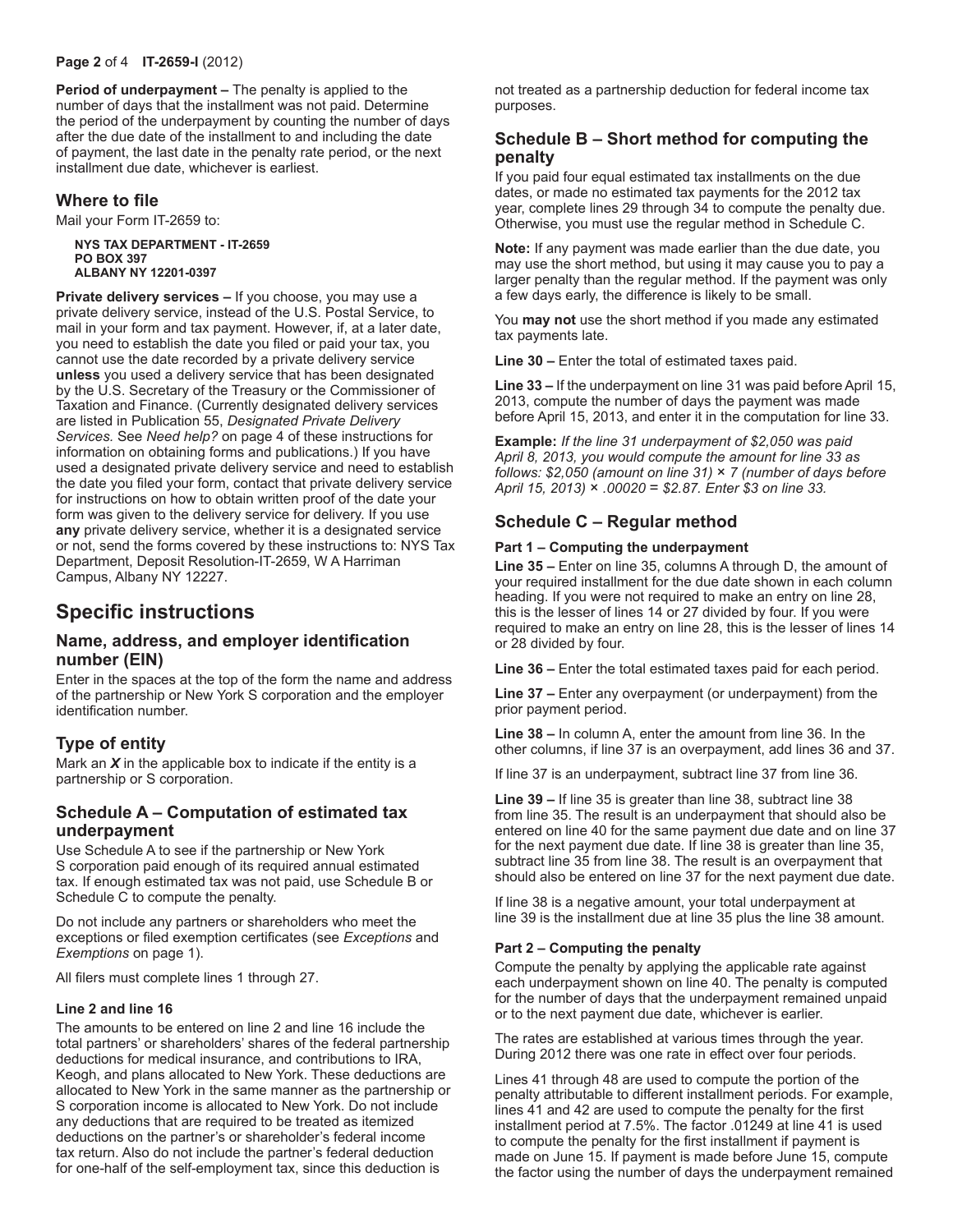unpaid for the first installment. Line 42 is used to compute the actual penalty amount by multiplying the underpayment by the factor.

Read the instructions and examples for lines 41 through 48 below and on page 4 before completing Schedule C, Part 2.

## **List your payments for 2012**

Before beginning to compute your penalty in Schedule C, Part 2, it will be helpful to organize and list the payments you made for 2012 in the manner presented in the tables below.

In each table list only the payments made during the dates shown in that table heading.

| <b>Table 1 – Payments after</b><br>April 15, 2012, through June 15, 2012     |              |  |
|------------------------------------------------------------------------------|--------------|--|
| (a) Date                                                                     | (b) Payments |  |
|                                                                              |              |  |
|                                                                              |              |  |
|                                                                              |              |  |
| <b>Table 2 – Payments after</b><br>June 15, 2012, through September 15, 2012 |              |  |
| (a) Date                                                                     | (b) Payments |  |
|                                                                              |              |  |
|                                                                              |              |  |
|                                                                              |              |  |
| Table 3 - Payments after<br>September 15, 2012, through January 15, 2013     |              |  |
| (a) Date                                                                     | (b) Payments |  |
|                                                                              |              |  |
|                                                                              |              |  |
|                                                                              |              |  |
| <b>Table 4 – Payments after</b><br>January 15, 2013, through April 15, 2013  |              |  |
| (a) Date                                                                     | (b) Payments |  |
|                                                                              |              |  |
|                                                                              |              |  |
|                                                                              |              |  |
|                                                                              |              |  |

The following instructions will lead you through the procedures for computing the penalty in Schedule C, Part 2.

Complete only those lines from line 41 through line 48 for periods in which there are underpayments.

#### **First installment – column A, lines 41 and 42**

**Line 41 –** Enter on line 41, column A, the factor .01249 if no payment was made before June 15, 2012. If any payment was made before June 15, 2012, compute the number of days from April 15, 2012, to the date the payment was made and divide by 366. Then multiply the result by the interest rate shown to compute the factor to enter on line 41.

**Line 42 –** Compute line 42 by multiplying the underpayment on line 40 by the factor on line 41.

**Example 1:** *Assume you had an underpayment on line 40, column A, of \$5,000 and that you had no payments listed in Table 1 above. Because the underpayment remained unpaid for the entire first installment period (61 days), you would compute the penalty on the underpayment using the factor shown and enter .01249 on line 41. Multiplying your underpayment amount, \$5,000 by the factor .01249 equals \$62.45. You would enter \$62 on line 42.*

**Note:** When dividing the number of days by 365 (or 366), carry the result to four decimal places but when computing the factor, carry the result to five decimal places and do not round off in either calculation.

#### **Example:** *85* ÷ *365* = *.2328* × *7.5%* = *.01746*

**If there is a payment listed in Table 1,** on a separate sheet of paper apply the payment to the underpayment shown on line 40. The *underpayment* for the computation on line 42 will be the amount of the payment that you applied to the line 40 underpayment. If the payment is more than the underpayment, apply only an amount equal to the underpayment and use that amount for the line 42 computation.

**If there are no payments listed in Table 1,** the *underpayment* is the entire underpayment balance shown on line 40, column A, because the entire underpayment would have been unpaid for the whole installment period.

**Example 2:** *Assume you had an underpayment on line 40, column A, of \$5,000 and that your first payment in Table 1 was made on May 6, 2012, in the amount of \$5,000. You would compute the penalty on the underpayment by computing the factor as follows: 21* ÷ *366 (21 is the number of days from 4/15 to 5/6) multiplied by 7.5% equals .00429. Enter .00429 on line 41. Multiplying your underpayment amount, \$5,000 by the factor .00429 equals \$21.45. You would enter \$21 on line 42.*

If there are additional payments listed in Table 1 and the first payment was not enough to reduce the underpayment to zero, you must make a separate computation for each payment listed until the underpayment is reduced to zero. If there is still an underpayment balance after applying all of the payments, you must compute the penalty on the balance of the underpayment in the same manner as explained in Example 3 below.

**Example 3:** *Assume you had an underpayment on line 40, column A, of \$5,000 and that your first payment in Table 1 was made on April 25, 2012, in the amount of \$3,000. Because the payment did not reduce the underpayment to zero, you would compute the penalty on the underpayment by computing the factors as follows: 10* ÷ *366 (10 is the number of days from 4/15 to 4/25) multiplied by 7.5% equals .00204. Enter .00204 on line 41; as there are no other payments listed in Table 1 you would have a second computation to compute the factor on the remaining underpayment of \$2,000 as follows: enter .01249 (factor for period 4/15 to 6/15) on line 41. Multiplying your first underpayment amount, \$3,000 by the factor .00204 equals \$6.12. Multiplying your second underpayment amount, \$2,000 by the factor .01249 equals \$24.98. You would enter \$31 (\$6.12 + \$24.98) on line 42.*

#### **Columns B through D**

In columns B through D, compute the penalty on any underpayment shown on line 40. Compute the penalty for each period in the same manner as in column A.

#### **Second installment – column B, lines 43 and 44**

**Line 43 –** Enter on line 43, column B, the factor .01884 if no payment was made before September 15, 2012. If any payment was made after June 15, 2012, but before September 15, 2012, compute the number of days from June 15, 2012, to the date the payment was made and divide by 366. Then multiply the result by the interest rate to compute the factor to enter on line 43.

**Line 44 –** Compute line 44 by multiplying the underpayment on line 40 by the factor on line 43.

#### **Third installment – column C, lines 45 and 46**

**Line 45 –** Enter on line 45, column C, the factor .02499 if no payment was made before January 15, 2013. If any payment